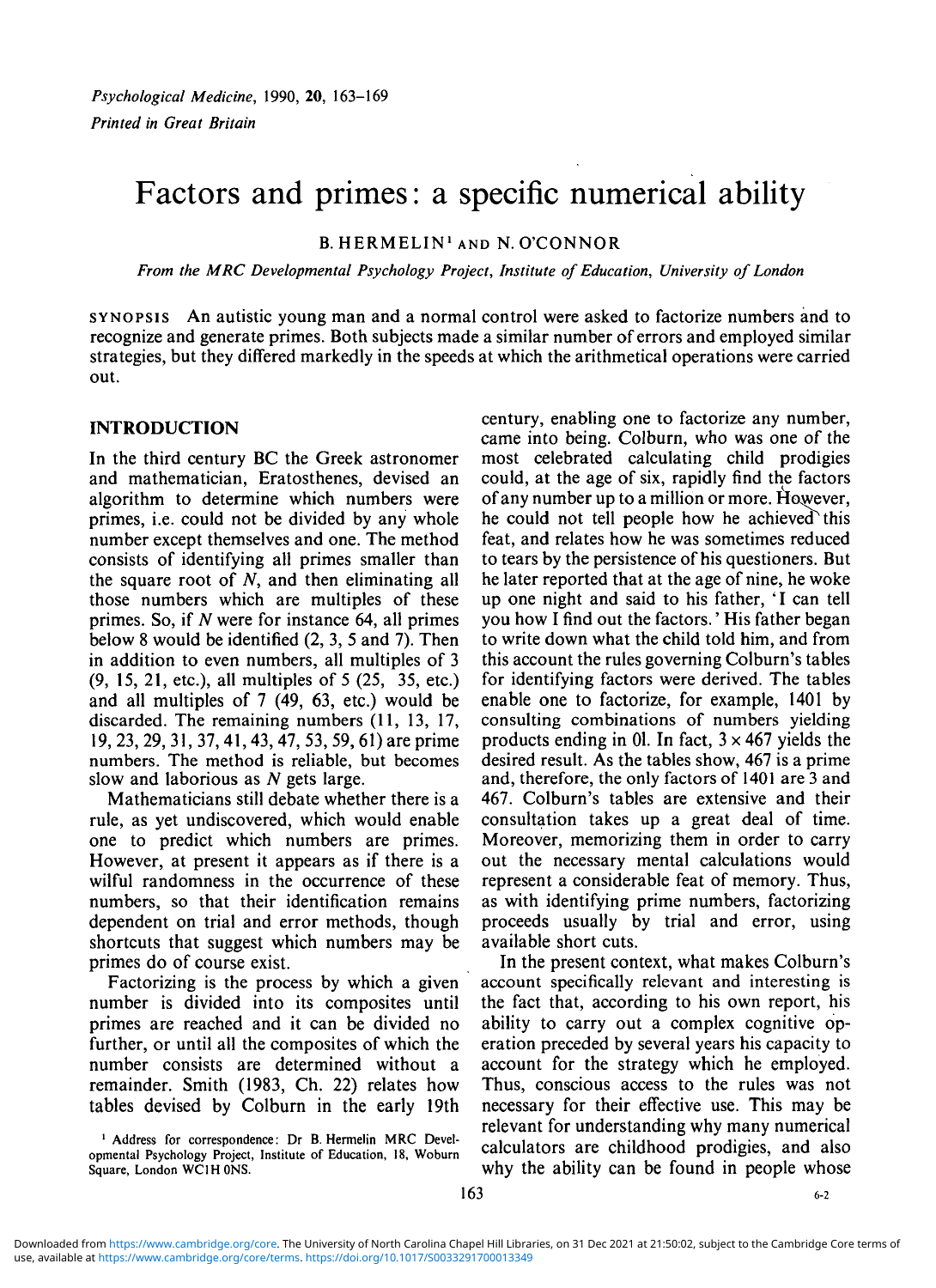general intelligence can range from the severely mentally handicapped to the intellectually brilliant.

That high level calculating skills may be based on rules which, though they are used effectively, can nevertheless not be verbally stated, was illustrated by us in studies with idiot-savant calendrical calculators (O'Connor & Hermelin, 1984; Hermelin & O'Connor, 1986). These subjects in spite of below average IQ's could, nevertheless, use strategies which enabled them to name with speed any given day on which a particular date in the past or the future would fall. The Gregorian calendar is subject to certain rules and internal consistencies. One example of this, which we used in an experiment, is that the calendar repeats itself exactly every twenty-eight years. We found that idiot-savant calendrical calculators used this rule, although without in most cases being able to state it verbally.

With great mental calculators a knowledge of, and familiarity with, the relationships between numbers and the structure of the number system, at whatever level of conscious accessibility, must be assumed. Smith (1983, Ch. 34,) quotes Wim Klein, perhaps one of the greatest contemporary calculators as saying to him, 'Numbers are friends to me, more or less. It doesn't mean the same for you, does it, 3844? For you it's just a three and an eight and four and a four. But I say, "Hi, 62 squared"'.

Such an ability to immediately and directly perceive relationships between numbers does not however seem to be related to the level of general intelligence. It may be a specific, intelligence-independent innate ability, or it could be a function of a particular interest in and a preoccupation with numbers, which would presumably also be innate. Such a special interest would motivate an individual to familiarize himself so thoroughly with the number system that any regularities and structures would become apparent and could be extracted and stored.

Smith (1983) states that many calculators do indeed think that their ability is not so much a function of a special talent, but is rather due to an interest in and preoccupation with numbers and their internal relationships. For instance, Aitken (1954), one of the great mathematicians of this century and a formidable mental calculator, was of the opinion that this ability was not really different in kind from that possessed by other people, but was simply due to a different degree of facility. However, there is no evidence given in Aitken's (1954) account that he carried out any searching enquiry on this issue. Rather, his view might be due to either modesty regarding his own outstanding ability, or perhaps it represents an incomprehension of other people's problems with mathematics.

That Aitken was not very like other people can be deduced from the fact that he could dictate  $\pi$  to over 100 places to his secretary and could repeat it again a few minutes later for her to verify.

This kind of statement, though not uncommon, presents some problems of interpretation. Apart from the fact that there might be some difficulty in determining which came first, the talent or the preoccupation, many calculators can be induced to offer a 'theory' concerning the origins of their talent. These range from the extremely simple, ' Daddy taught me', offered by one of our idiotsavant subjects up to Aitken's view. But sometimes these 'theories' can be shown to be unjustified or misleading. For example, another idiot-savant calendrical calculator, when asked how he performed his surprising feats, replied,' I make all sorts of mathematical calculations'. However, tests showed that his best efforts in arithmetic could not justify his statement.

The second fact which bears on the interpretation of such statements as Aitken's is that child prodigies can carry out complex calculations at speeds equal to those of adult calculators. In other words, before familiarity or practice could have had much opportunity to produce what Aitken calls 'facility', the skill is apparently fully developed. For instance, we have investigated a nine-year-old autistic boy who could carry out calendrical calculations as fast as subjects in their twenties. This child also used the same rules and regularities of the calendar as much older subjects. If such abilities depended upon constant practice, one might expect that speed of calculation would increase with age.

In any case, it appears that special talents for, and outstanding interests in, particular subject matters are relatively intelligence-independent, so that they may occur in people with very low, with average or with very high IQ's. Case studies of outstanding mental calculating ability in those who were otherwise mentally handicapped have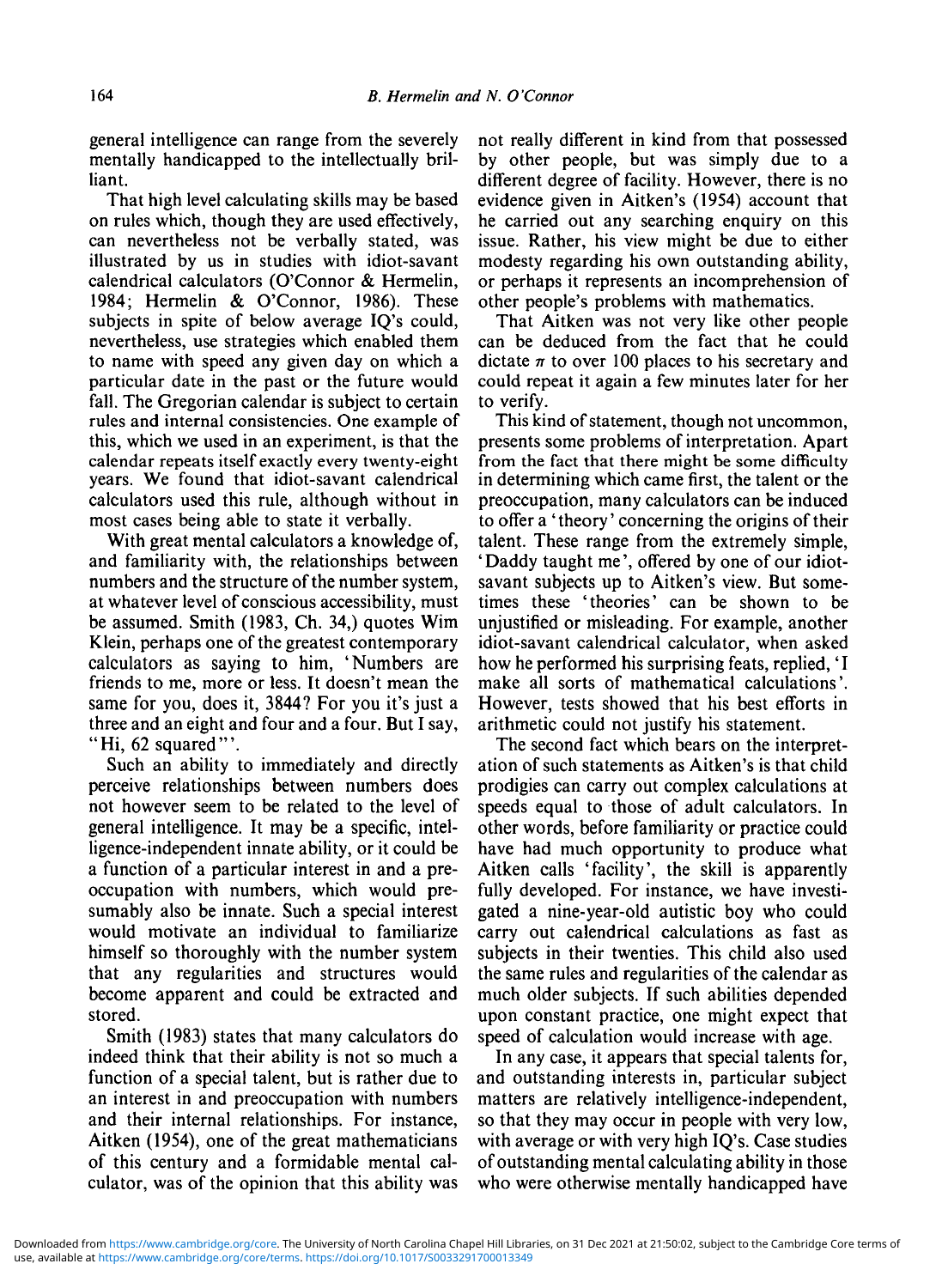repeatedly appeared in the literature. In the context of the present investigation, a report by Horwitz *et al.* (1965) is of special relevance. It concerns a pair of twenty-six-year-old mentally retarded male twins, diagnosed as autistic, who had an astounding facility in generating large prime numbers. The twins were observed to exchange prime numbers with each other, as in a game, and when presented with primes of a magnitude up to ten digits, they would respond by supplying the next prime. The present study with an autistic young man also investigates the ability to recognize and generate prime numbers. One special feature of this case is that in our study the individual completely lacked any language ability and was unable to speak, comprehend or communicate through signs. It is, therefore, relevant to consider how numerical calculations may be coded. According to Binet (1894) there are two types of calculators, those who mentally 'see' numbers and those who 'hear' them. But Aitken has stated that when he thought of numbers it was neither through the visual nor the auditory medium, but what was involved was a 'compound faculty' for which he could not provide an adequate description. He points out, however, that the qualities of the representations of musical memory and composition have as yet also not been adequately described. What may be the case is that, as Morton (1968) proposed in regard to language, numerical systems or music are stored in the form of abstract representations which refer to, but do not consist of, the diverse sensory modes in which these systems are perceived and expressed. Our previous findings have made it clear that such high level representations underlie the domain specific outstanding performances achieved by musical idiots-savants (Hermelin, *et al.* 1989). In the following investigation an autistic young man and a normal control subject were compared for their ability to recognize and to generate prime numbers. An attempt was also made to compare the strategies which the two subjects used in these tasks.

### **SUBJECTS**

There were two subjects. One was a male psychologist who also holds a mathematics degree. The other was a young man aged twenty, who at the age of three years had been diagnosed as typically autistic, showing the classic signs of Kanner's syndrome. He is reported to have appeared to be a normal baby during his first few months, but he had a rather large head, and at ten months he had convulsions. He sat up at seven months and walked at fifteen months. However, he never imitated gestures, such as pointing or waving goodbye. He never began to speak and did not respond to language. He took very little interest in adults and did not try to communicate in any way. When aged between two and four years he was very destructive and oblivious to danger. During this period he suffered further convulsions. He was good at games involving shapes, colours and construction and could do 100-piece jigsaws when fouryears-old, which like many autistic children he could do just as well with the reverse side showing. An EEG at this stage was regarded as 'inconclusive'. He began attending a special school for autistic children at age six. He learned to 'write' with a pencil, i.e. he learned to copy letters and numbers. But he has not improved in this skill since his schooldays and his written numbers are often difficult to make out. He also learned a few elementary Paget Gorman signs, though he never used them spontaneously. He was very good with money, time, calendars, maps and numbers. He can add, subtract, multiply and divide large numbers, and was known to be able to factorize.

The intellectual status of the subject is not easy to determine. He did not obtain any score on the Peabody Picture Vocabulary test, and on the non-verbal Columbia Mental Maturity Scale his IQ is 67. On the other hand when tested on the Raven's progressive matrices his performance is equivalent to an IQ of 128. In order to investigate further the reasons for these two discrepant intelligence test scores, we divided the material of the Columbia test into two categories. In some displays the items are nonrepresentational shapes from among which 'the odd one out' has to be selected. In other items several objects are depicted, from which the correct one has to be chosen. Responses to shape problems were correct 73 % of the time whereas responses to pictures of objects were right only 23 % of the time. Thus, it seems that the subject's high performance IQ is confined to non-representational material.

Both the subject's parents have degrees in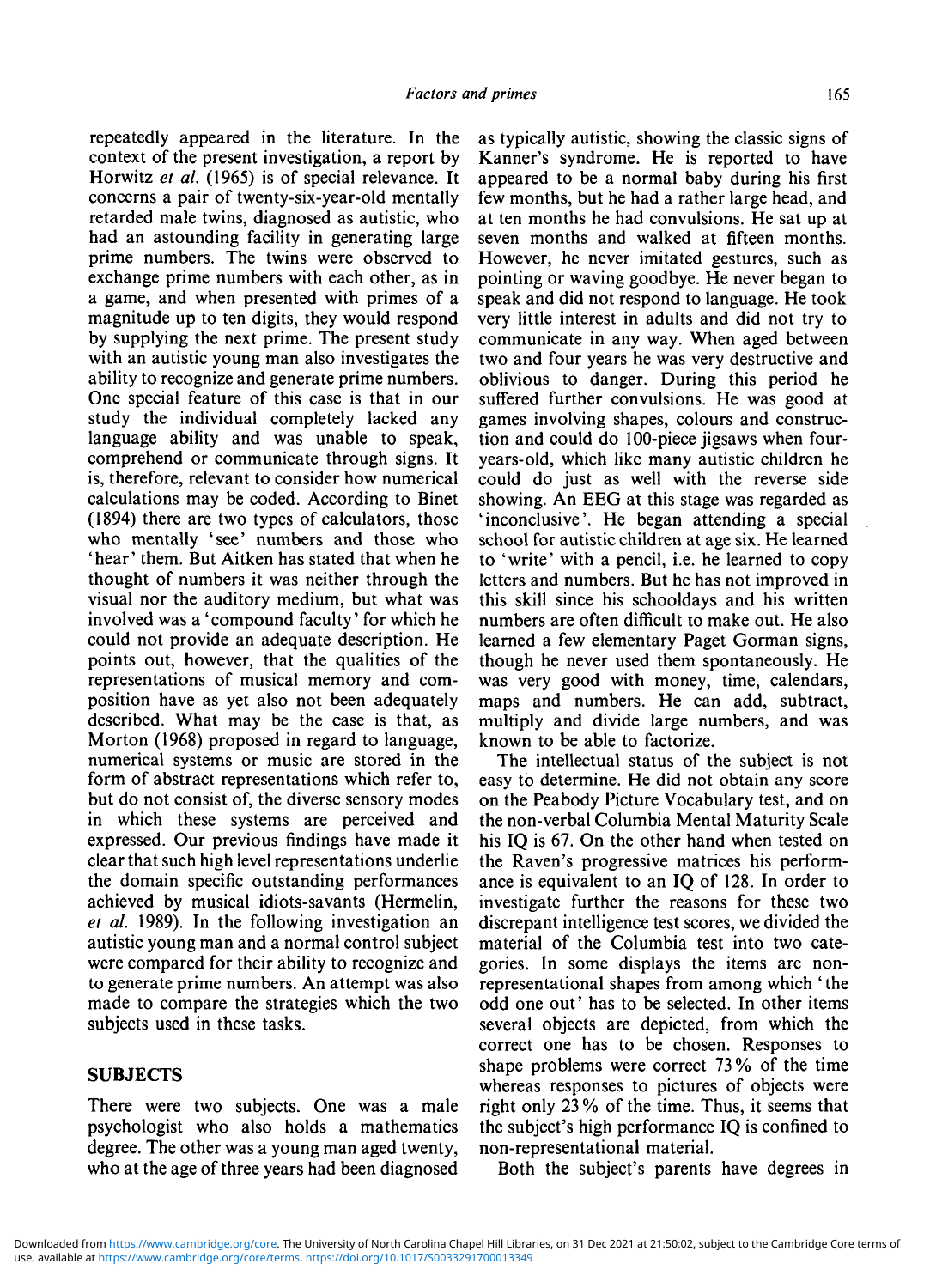mathematics although neither works as a professional mathematician. When they told us of their son's numerical ability we asked whether he could identify prime numbers. As he had not been previously confronted with such a task, some primes were slipped into a list of numbers which he was asked to factorize. In his mother's words,' When he came to these he looked at me as if I were mad'.

#### METHOD

Both subjects were individually presented with three tasks, each at three levels of difficulty. The tasks required them to (a) factorize three, four and five figure numbers, *(b)* to recognize prime numbers of the same three magnitudes from among non-primes, and  $(c)$  to produce three, four and five figure primes between stated limits. Performance on all tasks was timed. As verbal communication of the task requirements was not possible with the autistic subject he was always shown two examples on each task and at each level of difficulty. The factorizing tasks took the form of the investigators writing down a number and then, after an equal sign writing down the factors. As stated, according to verbal reports by his parents he had not been presented with such a task before, so that no light can be shed on the process by which he understood the significance of the required operation. For recognition the experimenters wrote down some previously selected numbers, including primes and ringing some of the primes. Finally, for the generating task two prime numbers for each of the different magnitudes used were written by the investigators. After each such demonstration the subject was given the pencil, the appropriate task sheet, and simply proceeded with the required operations. As he carried these out appropriately and without hesitation there was obviously no difficulty for him in understanding what he was asked to do.

For factorizing, subjects were presented with ten numbers between 212 and 221, between 1001 and 1011, and between 10002 and 10013. The numbers were written, one under the other, on lined sheets of paper, and a different sheet was used for each magnitude.

In the recognition tasks ten prime numbers had to be identified from among twenty other numbers. The subjects were required to ring the primes with a pencil. The numbers ranged from 301 to 393 for the hundreds, from 1201 to 1309 for the thousands, and from 10301 to 10427 for the ten thousands.

For the generating tasks, in which ten primes at each level of magnitude had to be produced, the hundred's range was from 227 to 281. In the thousand's ten prime numbers between 1019 and 1091 had to be produced, and the last task was the generation of ten successive prime numbers between 10037 and 10133. In the first range the subject saw '227' then ten blank lines, then '281' as a concluding number. He was required to fill in the blanks. The same procedure was repeated for the higher ranges.

#### RESULTS

The number of correct responses and the average time needed for factorizing, recognizing and generating primes of a given magnitude are shown in Table 1.

Overall, 150 numbers had to be dealt with, 90 in the three recognition tasks, where decisions had to be made about each number, and 30 each for factorizing and generating. Out of this total 97 numbers were correctly identified by the control and 109 by the autistic subject.

In the factorizing tasks the control subject mistook five divisible numbers as primes, and the autistic subject made four such errors. The remaining factorizing errors, one from the autistic and four from the control subject consisted of giving arithmetically incorrect factors.

In the recognition tasks, leaving aside for the moment the recognition of five digit primes, the control made fourteen omissions and nine wrong inclusions, while the autistic subject made one omission and eight inclusion errors.

The autistic subject's co-operation on the recognition of five digit primes could not be obtained during the first testing session. When on a later occasion another attempt was made to collect this data, he gave only fifteen correct responses, errors being mainly due to wrong inclusions.

With generating, the control made fourteen and the autistic subject eleven omission errors. The control made twelve incorrect inclusions, while the autistic young man gave eleven numbers incorrectly as primes. Thus, there was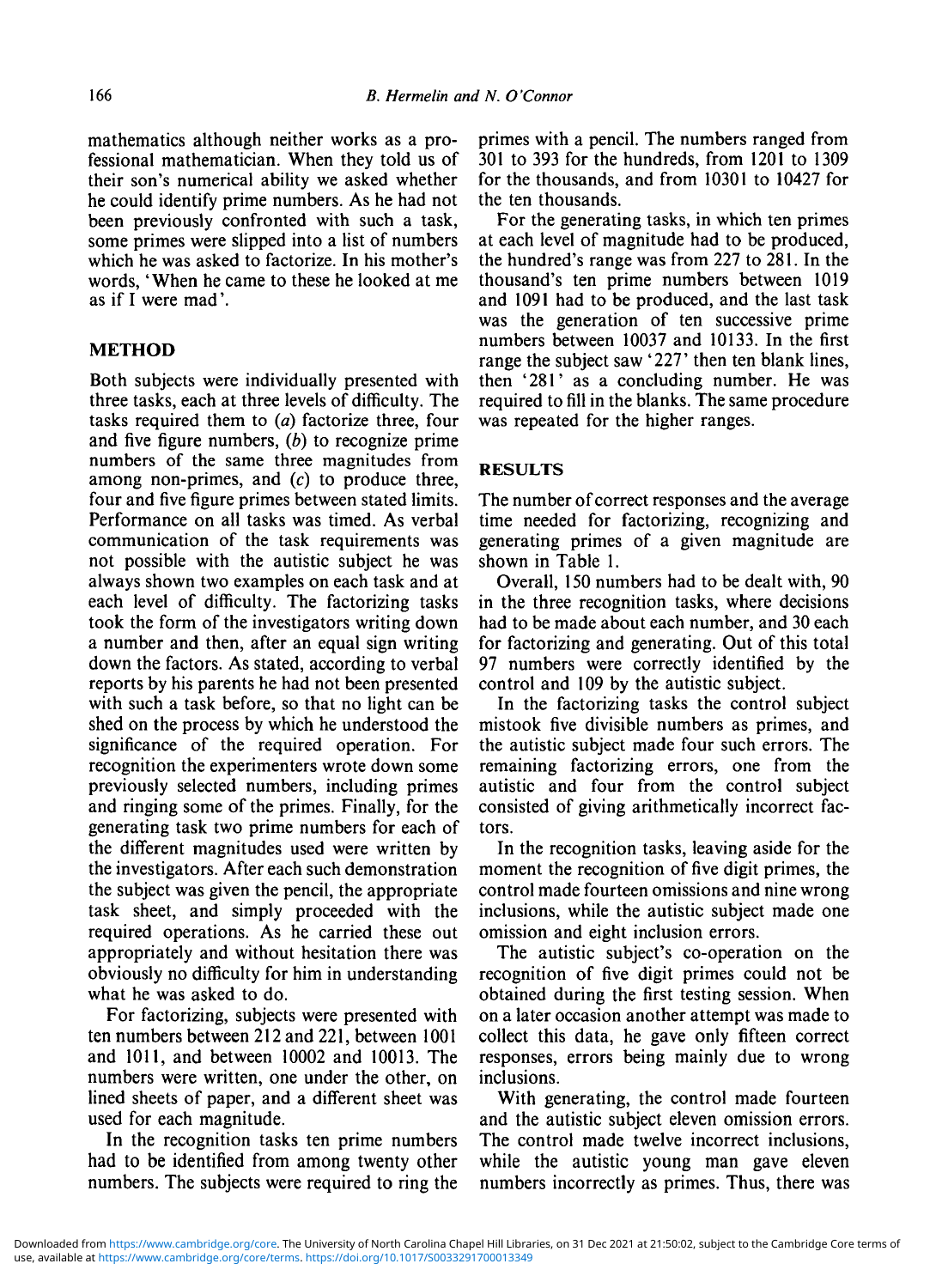|  | Task          | Control |               | Subject |               |  |
|--|---------------|---------|---------------|---------|---------------|--|
|  |               | Correct | Av time (sec) | Correct | Av time (sec) |  |
|  | Recognizing   |         |               |         |               |  |
|  | 301-393       | 20/30   | $11-46$       | 29/30   | 1.16          |  |
|  | 1201-1309     | 18/30   | 12.90         | 22/30   | 2.90          |  |
|  | 10307-10427   | 23/30   | $10-73$       | 15/30   | 200           |  |
|  | Generating    |         |               |         |               |  |
|  | $227 - 281$   | 8/10    | 12.9          | 9/10    | $6 - 20$      |  |
|  | 1019-1091     | 5/10    | $25-6$        | 5/10    | $6 - 00$      |  |
|  | 10037-10133   | 4/10    | $50-0$        | 5/10    | $10-00$       |  |
|  | Factorizing   |         |               |         |               |  |
|  | $212 - 221$   | 8/10    | 22.6          | 9/10    | $8-8$         |  |
|  | $1001 - 1011$ | 7/10    | 25.5          | 8/10    | $20-8$        |  |
|  | 10002-10013   | 4/10    | 48.0          | 7/10    | $38 - 2$      |  |

Table 1. *Number of correct responses and mean decision times*

some tendency for more consistent correct responding by the autistic subject.

One interesting feature about the pattern of errors is that, excepting again the five digit recognition tasks, twelve errors out of thirty-six by the control and twenty-six by the autistic subject, were shared by the two calculators. Thus, both often thought that the same numbers were primes when in fact they were not, and omitted to recognize some of the same prime numbers. However, these shared errors did occur almost exclusively with those four digit numbers which were not divisible by either three or eleven. This suggests that both subjects may often have employed similar strategies. The control subject did indeed report that his strategy had been to divide the numbers into three categories. The first of these categories consisted of numbers divisible by 3 or 11, as there are simple rules determining which these are. In the second list were numbers thought to be divisible by factors other than 3 or 11, and the final group contained primes.

If one assumes that such a procedure was indeed followed by both subjects, then no number chosen incorrectly by the control, and only one false number selected by the autistic subject as a prime, was divisible by 3 or 11. On the other hand, of seven other non-primes in this range, six were incorrectly identified as primes by the autistic and four by the control subject. The same error pattern is evident in most of the other tasks, and thus the shared errors result from both subjects eliminating those numbers

divisible by 3 and 11. However, the rule for excluding such numbers was not as consistently used, and presumably less explicitly formulated, by the autistic as compared with the control subject. Thus, in the generating tasks, numbers divisible by 3 and 11 were never erroneously produced as primes by the control, while the autistic subject gave two such wrong responses. Furthermore, for five digit prime recognition, when the autistic subject finally did carry out this task, he discarded these rules altogether. Six of his errors consisted of identifying as primes numbers divisible by 3 or 11, and his abandoning of the previously used rule is the reason for his high error score on this particular task. Nevertheless, apart from this instance, the similar error pattern over the rest of the responses is accounted for by both the subjects' use of the 3 and 11 rules, thus implying that both employed similar strategies.

While the control showed an overall tendency to omission errors in the recognition tasks, the autistic subject was biased towards wrong inclusions. Thus, taking again the four figure recognition task, of seven non-primes which were not divisible by either 3 or 11, six were wrongly chosen by the autistic subject and four by the control. On the other hand, of the ten primes seven were rejected by the control and only one by the subject.

If the total number and the pattern of errors for the two subjects were on the whole not dissimilar, the speeds at which they achieved these similar performances differed markedly.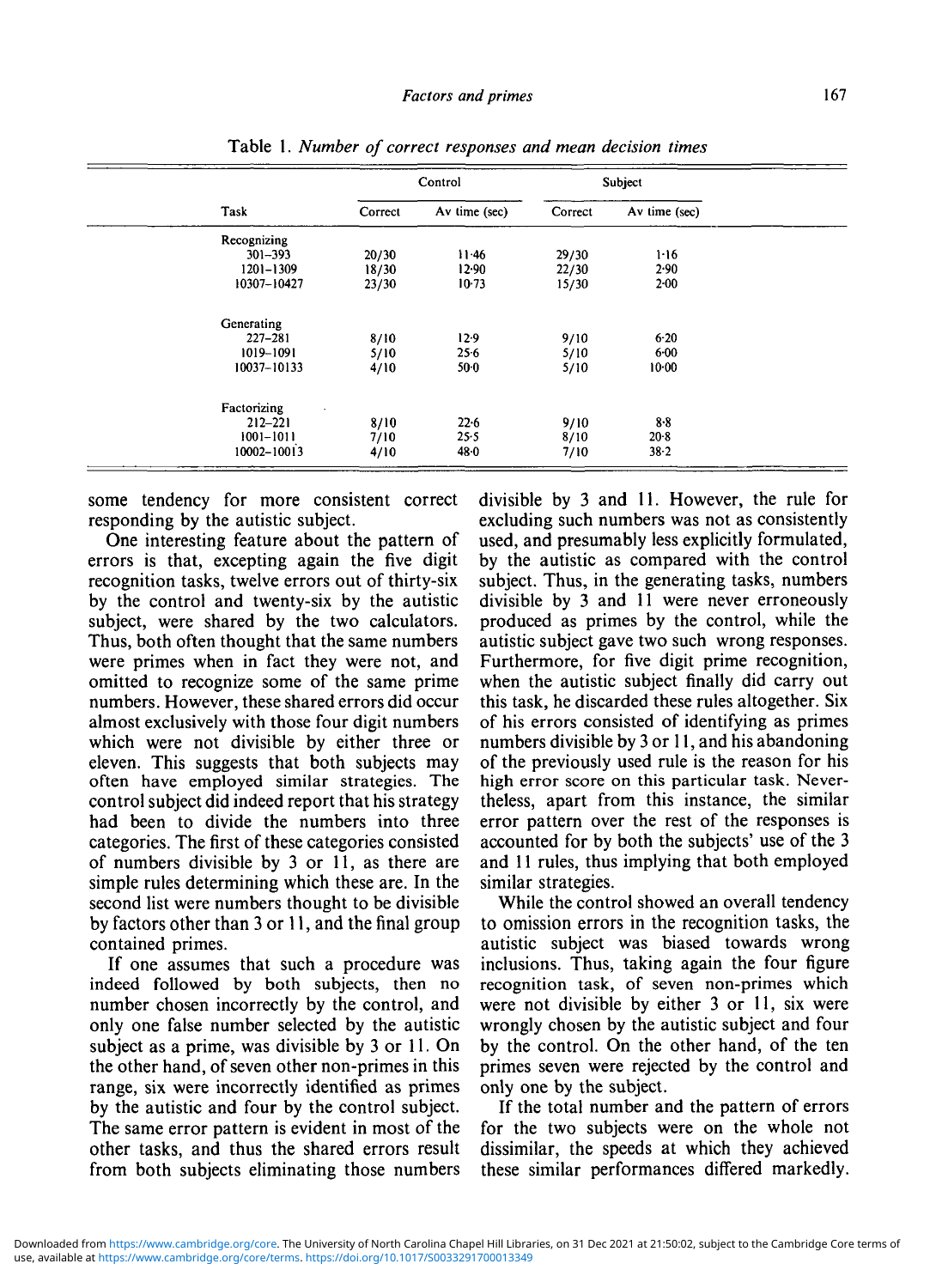With all tasks, and with all number magnitudes the autistic subject was much faster than the control ( $P = 0.002$ , Sign Test). As Table 1 shows, the most marked inter-subject speed differences were evident in the tasks in which prime numbers had to be recognized, and were least marked when factorizing was required.

## **DISCUSSION**

The level and quality of the autistic subject's performance in this study is similar to that of the mathematically trained control of above average intelligence, but is at the same time much faster. If we were to accept Aitken's view of his own calculating skills, we would have to conclude that such a speed resulted from a facility based on practice in the use of algorithms, not in themselves qualitatively different from those employed by people with some mathematical training but no special calculating skill. We can perhaps assume that the present autistic subject, like Aitken, is also interested in, and preoccupied with, certain aspects of the relationships between numbers, although we can also be fairly certain that he does not have Aitken's mathematical knowledge. The speed which he has shown both in factorizing numbers, and in the recognizing and generating of primes cannot therefore be due primarily to mathematical knowledge, but must be dependent either on some superior innate calculating talent or on a continuous pre-occupation and practice with the number system and numerical calculation or on both.

These two alternatives, a superior talent or continuous practice, may not be mutually exclusive but may be associated. As the tendency of autistic people to become pre-occupied with repetitive actions or ideas has been frequently observed, this may account for autistic idiotssavants becoming pre-occupied with a specific domain such as calculation, or music or drawing. However, not every autistic person is an idiotsavant and therefore one must assume that some additional quality other than a penchant for repetitive behaviour is contributing to what Aitken has called 'facility', or speed of operation. It would seem that we can only describe this additional quality as a talent. Thus, many autistic people, and a lesser percentage of the mentally handicapped, may have a tendency to engage in repetitive behaviour, but very few are gifted artists, musicians or calculators.

If in the present case, therefore, it is not preoccupations alone which can explain the subject's speed of arithmetical calculation, how are we to account for this speed?

It has been stated frequently that the speed of information processing as measured for instance by reaction time studies, is closely associated with level of general intelligence. Jensen (1979) for example has demonstrated that those with mental handicap also have long reaction times as compared with those of average intelligence. However, it may well be that general speed of information processing is unrelated to those operations in which a subject has a specific ability. Thus, not only are the levels of those cognitive operations which are relevant to such special domains not necessarily related to general cognitive efficiency (Anderson, 1986), but the operational speeds in this area are also independent of the individual's general speed of information processing. We have some indication of this possibility from the results of a visual reaction time (RT) study with idiotsavant calendrical calculators (Hermelin & O'Connor, 1983). The simple as well as the complex visual RT's of these subjects were in accordance with those expected from the levels of their IQ's, whereas their speed of calendrical calculation was much faster than that usually obtained from people with much higher IQ's.

It will be recalled that we had concluded that the present subject's good and also very fast performance on the matrices test might not have been a pure measure of Spearman's (1927) 'g', but an indication of a special spatial-numerical ability in a person who was perhaps in other areas of below average intelligence.

Turning to the qualitative characteristics of the calculating ability manifested in the present study, the results suggest that the mental operations and strategies used by the autistic subject and by the control were similar. In the main, both subjects used rules in which numbers divisible by 3 and 11 were eliminated from consideration, though this rule was more consistently used and probably also more explicitly formulated by the control. This is particularly evident in one of the recognition tasks where it was completely abandoned by the autistic subject. One should consider whether such less